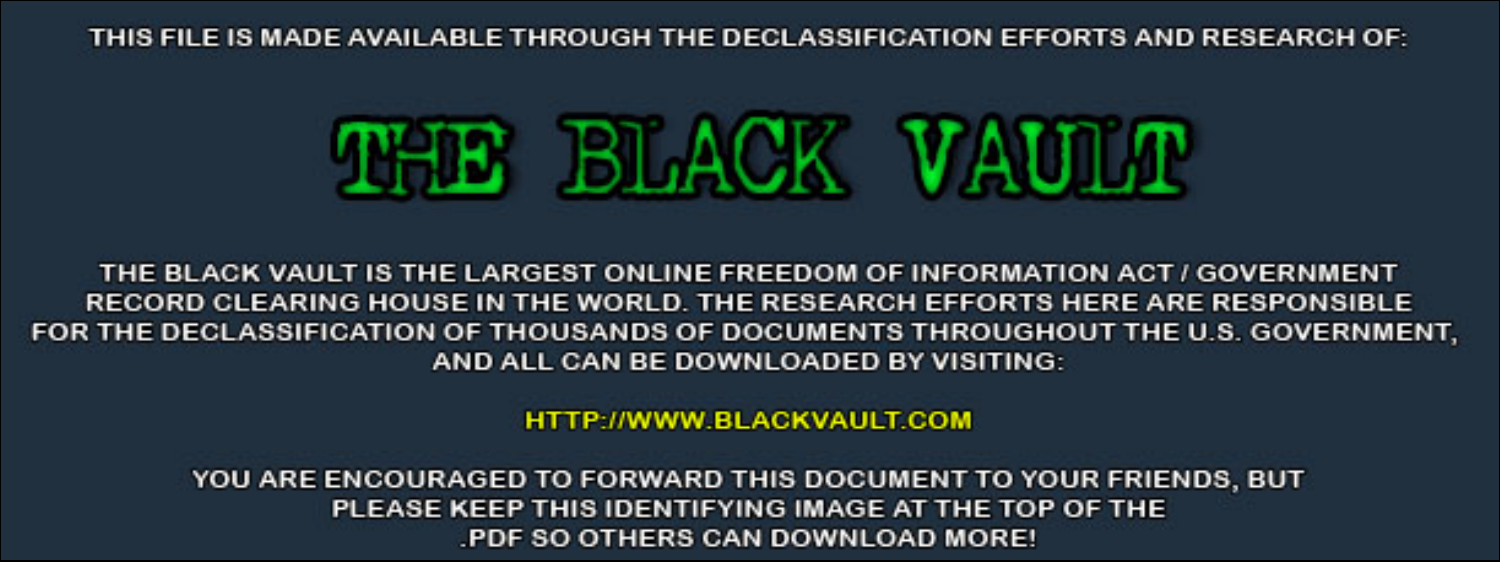#### **TOP SCORET//GOININT/IAT**

# **Cryptologic Almanac 50th Anniversary Series**

## **VENONA: An Overview**

(U) "Spy catching" is an alluring phrase more often connected with James Bond than with a cryptanalyst. However, during the Cold War, a group of cryptanalysts assisted the spy catchers in their efforts to stop Soviet espionage in the United States and other allied countries. Their decrypts revealed, among other things, the extent of the KGB operations in the United States and furthered the FBI's and other agencies' efforts in tracking down these spies.

(U) VENONA was the final in a series of cover names for the project to exploit cryptosystems used to protect what was initially believed to be Soviet diplomatic communications. The messages were encrypted using a complicated code that was then superenciphered by adding a numeric key stream from a one-time pad to the code. After some analysis, the cryptanalysts discovered they were really attacking five different systems being used by five different entities instead of one as originally thought. The five users for the five versions of VENONA were Soviet trade representatives, Soviet diplomats, and three Soviet spy agencies (the KGB, the Soviet Army General Staff Intelligence Directorate (GRU), and the Soviet Naval Intelligence, Staff(GRU-Naval)).

**TESASL** Although American cable companies, at the direction of the U.S. Army, had been collecting VENONA messages since 1939, there was no serious effort against the traffic until 1 February 1943. Prior to that time the system was believed unbreakable and thus not worth the cryptanalytic effort. One-time pads were and are still considered one of the most difficult manual cryptosystems to exploit; properly used, a one-time pad is virtually unbreakable. However,

inspired the American analysts to reexamine the traffic.  $(b)$  (1)

(TS<sup>//S</sup>L) A team headed by a newly hired analyst named Gene Grabeel was assembled to study VENONA. The work was extremely difficult and went very slowly. In October 1943, Lieutenant Richard T. Hallock and his team, who were now also working on the project, identified clues that the additive key employed to superencipher the code may have been used more than once creating the condition known as a depth. Depth isolation was furthered in November 1944 by Genevieve Feinstein, who figured out that the Soviets were sending groups of key from the one-time pads in the messages in the clear, and if the same key group was found in the same correct position in two messages, these messages were in depth. As it turned out, the Soviet company that generated the KGB's one-time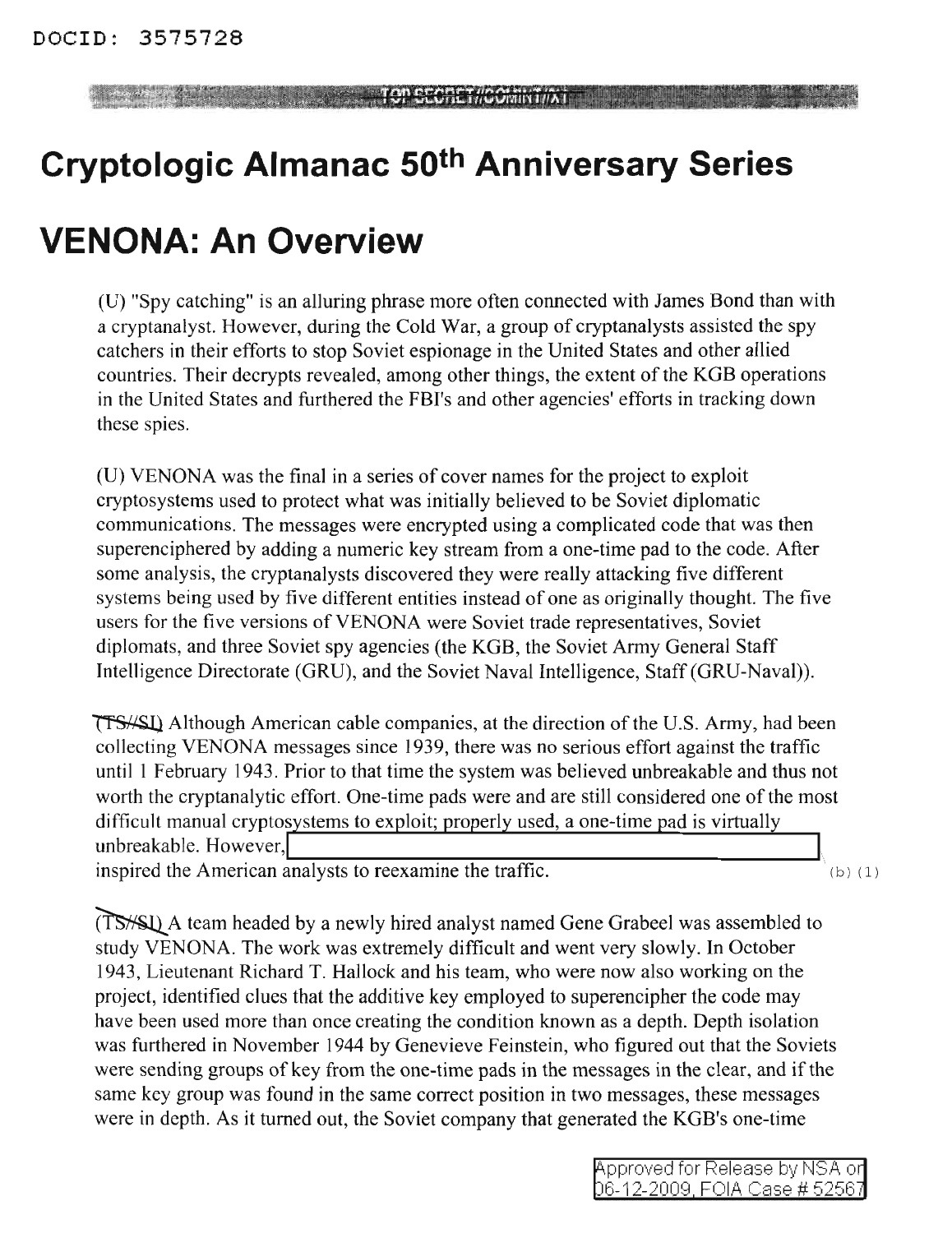### DOClD: 3575728

pads produced about 35,000 pages of duplicate key as a result of pressures brought by the German advance on Moscow during World War II. The duplicate pages were sent to distant entities in an attempt to lessen the impact of this weakness. Although it was believed at that time that two deep depths were not exploitable, new techniques were invented by the cryptanalysts for this application. While it took another long period of hard work, many of the depths created by the manufacturing error were isolated and exploited. Once the additive key was stripped off, the monumental task of breaking the underlying code had to be completed before intelligence could be recovered. The gifted linguist Meredith Gardner led this effort and read the first message in February 1946. Slowly, over many years of work, the American cryptanalysts chipped away at the code and began to understand the underlying messages.

(V) This whole effort was made even more difficult by the fact that the Soviets disguised the identities of important people, places, and entities in the final text with code names. For example, KAPITAN was the code name for President Franklin D. Roosevelt; spy Elizabeth Bentley was GOOD GIRL; and San Francisco was called BABYLON. Because there were hundreds of code names used in the VENONA messages, this task was not a trivial one. Some code words were fairly obvious and appeared dozens of times. Others appeared only once or twice and to this day are unknown. From the context of the messages and additional outside information, the analysts were eventually able to identify many of the players and locations described in the messages. Not all the people referred to in the messages were spies. However, once identified, the code names fingered many of the Soviet spies operating in the United States.

~Although only about 3,000 ofthe many thousands of VENONA messages sent from 1940 through 1948 were even partially read and translated, a surprisingly large amount of valuable information was recovered from those decrypts. Yet due to their classified nature, few people at the time ever knew the decrypts existed. The first message that grabbed the attention of the officials cleared for VENONA was one decrypted and translated in December 1946 that contained a list of names of American scientists working on the atomic bomb. Later messages revealed the identities and activities of several people passing atomic secrets to the Soviet Union, including Julius and Ethel Rosenberg, Harry Gold, David and Ruth Greenglass, and Klaus Fuchs. VENONA decrypts revealed general information about Soviet espionage activities in the United States as well as the identities of over 200 individuals connected with the GRU or KGB. Further, other decrypted messages helped paint a picture of the day-to-day business of Soviet espionage in the United States. Finally, VENONA allowed the U.S. to confirm the confessions of former spies, like Elizabeth Bentley, that were held in doubt until this evidence appeared. While the trade and foreign ministry messages were not considered of intelligence value and thus rarely translated, they were important because they helped the analysts break the ciphers on the KGB and *GRV* channels. It was the secret agent materials (KGB, *GRV,* and GRV-Naval) that proved the most valuable and exciting.